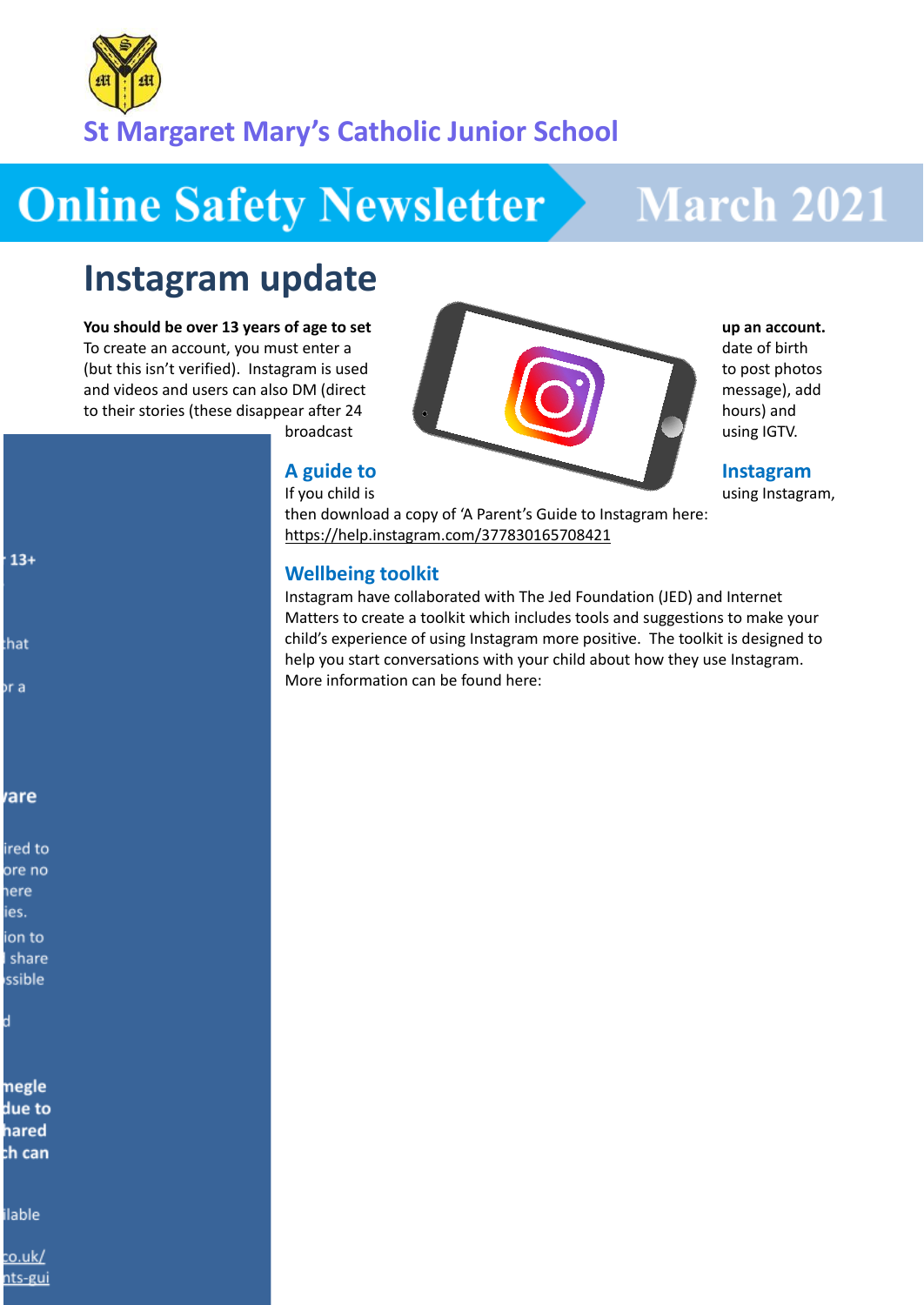[https://www.internetmatters.org/resources/wellbeing-and-safety-on-instagram-advice-for-parents-and-carer](https://www.internetmatters.org/resources/wellbeing-and-safety-on-instagram-advice-for-parents-and-carers/) [s/](https://www.internetmatters.org/resources/wellbeing-and-safety-on-instagram-advice-for-parents-and-carers/)

### **Additional Links**

More tips from Instagram including how to manage privacy: <https://help.instagram.com/154475974694511>

**Ensure that your child knows that they should talk to you or another trusted adult if they have any concerns.**

# **Call of Duty** An update

Call of Duty games are predominantly rated 16 or 18+ by PEGI (<https://pegi.info/>), which means you should **be over these ages to play** them. Many of the games receive this rating because they contain **bad language and graphic violence**.

# You should also be aware of in app purchases and in game chat.

### Fortnite An update

<https://www.saferinternet.org.uk/blog/parents-guide-call-duty-warzone> Is your child playing Fortnite? It appears to remain popular, so we thought we'd provide an update for you. **It is rated PEGI 12 for frequent mild violence which means it is not suitable for persons under 12 years of age.**

It is important to remember that when rating games, PEGI do not take into consideration the communication features of a game. Fortnite does include a chat facility, which adds further risks.

### **What is Fortnite?**

There are different versions of Fortnite, including a free-to-play Battle Royale game (although money can be spent within the game) where up to 100 players compete against each other.

### **What do I need to be aware of?**

Chatting to strangers and inappropriate language:

Fortnite contains voice and text chat. Due to the nature of the game, your child may be chatting to strangers and may hear inappropriate language. Ensure your child knows how to report players for any inappropriate behaviour. More info here: https://www.epicgames.com/hel p/en-US/fortnite-c75/battle-royal e-c93/how-do-i-report-bad-player -behavior-in-fortnite-a3276.

### In app purchases:

All users can purchase V-Bucks directly through the game. This currency can be used to purchase items in the Fortnite store so make sure you don't store your payment details within the game/device and restrict purchases. More information about what in-game purchases are can be found here:

https://pegi.info/page/game-purc hases

### **Addictive nature:**

Games such as Fortnite can be addictive. It is important that children play games in moderation and that they continue to exercise and have other interests as well.

### **Shaun the Sheep Farmageddon Glow Trail App**

Get active in your garden or other outdoor space with this updated app from Forestry England which features Shaun the Sheep. You will have to complete challenges and solve puzzles. More information is available here:

https://www.forestryengland.uk/s haunthesheep



### **Honk App**

Honk is a new messaging app available on iOS devices. Honk state that it should only be used by those over the age of 13+.

The app allows two people to chat, with the other person being able to see your message as you type it. You can chat, send images and emojis to each other. There is no send button and there are only ever two live